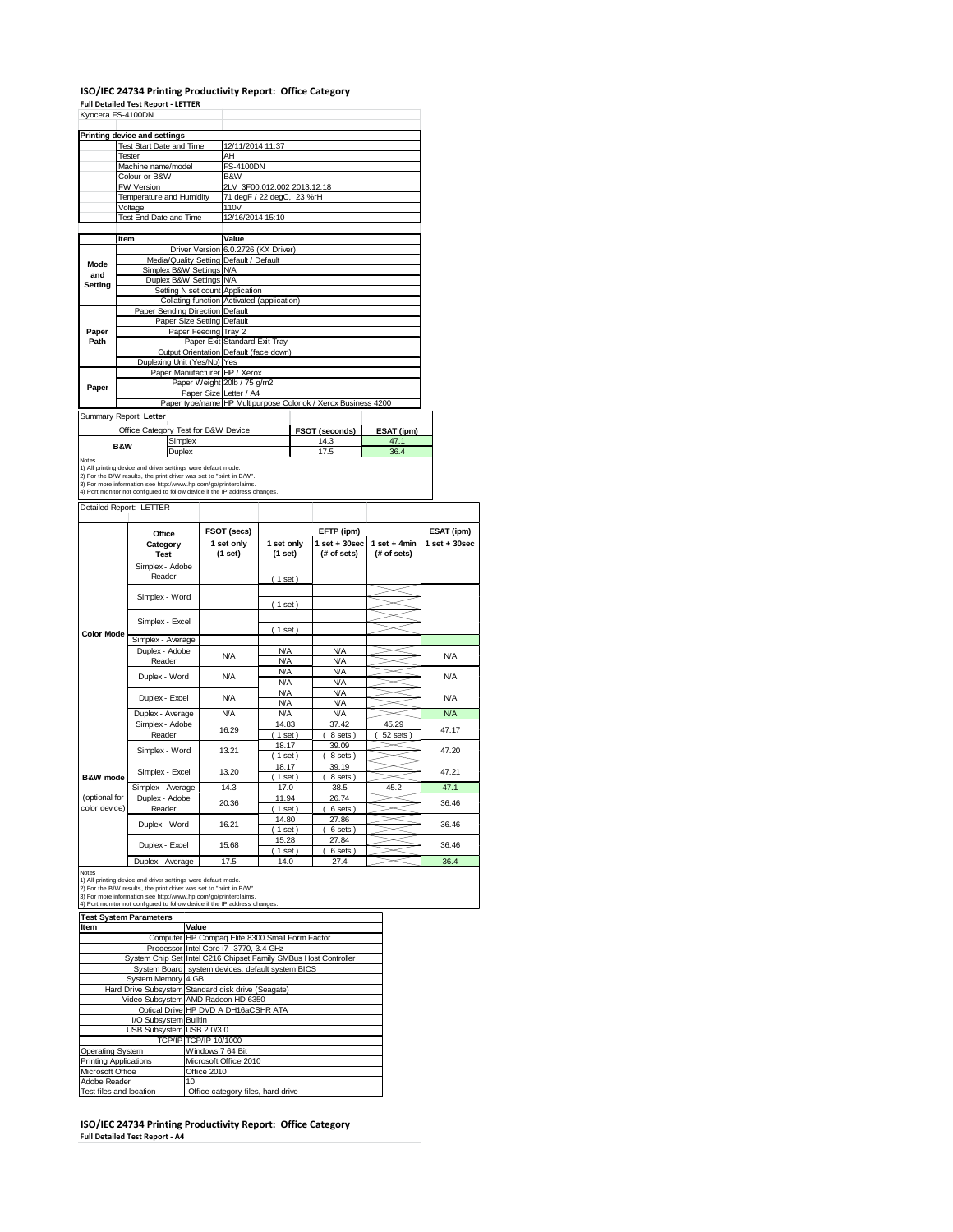|         | Kvocera FS-4100DN                   |                                         |                                                                |                |            |  |  |
|---------|-------------------------------------|-----------------------------------------|----------------------------------------------------------------|----------------|------------|--|--|
|         | <b>Printing device and settings</b> |                                         |                                                                |                |            |  |  |
|         | Test Start Date and Time            |                                         | 12/11/2014 11:37                                               |                |            |  |  |
|         | Tester                              |                                         | AH                                                             |                |            |  |  |
|         | Machine name/model                  |                                         | <b>FS-4100DN</b>                                               |                |            |  |  |
|         | Colour or B&W                       |                                         | B&W                                                            |                |            |  |  |
|         | <b>FW Version</b>                   |                                         | 2LV 3F00.012.002 2013.12.18                                    |                |            |  |  |
|         | Temperature and Humidity            |                                         | 71 degF / 22 degC, 23 %rH                                      |                |            |  |  |
|         | Voltage                             |                                         | 110V                                                           |                |            |  |  |
|         | Test End Date and Time              |                                         | 12/16/2014 15:10                                               |                |            |  |  |
|         |                                     |                                         |                                                                |                |            |  |  |
|         | Item                                |                                         | Value                                                          |                |            |  |  |
|         |                                     |                                         | Driver Version 6.0.2726 (KX Driver)                            |                |            |  |  |
| Mode    |                                     | Media/Quality Setting Default / Default |                                                                |                |            |  |  |
| and     |                                     | Simplex B&W Settings N/A                |                                                                |                |            |  |  |
| Setting |                                     | Duplex B&W Settings N/A                 |                                                                |                |            |  |  |
|         |                                     | Setting N set count Application         |                                                                |                |            |  |  |
|         |                                     |                                         | Collating function Activated (application)                     |                |            |  |  |
|         |                                     | Paper Sending Direction Default         |                                                                |                |            |  |  |
|         |                                     | Paper Size Setting Default              |                                                                |                |            |  |  |
| Paper   |                                     | Paper Feeding Tray 2                    |                                                                |                |            |  |  |
| Path    |                                     |                                         | Paper Exit Standard Exit Tray                                  |                |            |  |  |
|         |                                     |                                         | Output Orientation Default (face down)                         |                |            |  |  |
|         |                                     | Duplexing Unit (Yes/No) Yes             |                                                                |                |            |  |  |
|         |                                     | Paper Manufacturer HP / Xerox           |                                                                |                |            |  |  |
| Paper   |                                     |                                         | Paper Weight 20lb / 75 g/m2                                    |                |            |  |  |
|         |                                     | Paper Size Letter / A4                  | Paper type/name HP Multipurpose Colorlok / Xerox Business 4200 |                |            |  |  |
|         |                                     |                                         |                                                                |                |            |  |  |
|         | Summary Report: A4                  |                                         |                                                                |                |            |  |  |
|         |                                     | Office Category Test for B&W Device     |                                                                | FSOT (seconds) | ESAT (ipm) |  |  |
|         | <b>B&amp;W</b>                      | Simplex                                 |                                                                | 14.0           | 45.6       |  |  |
|         |                                     | Duplex                                  |                                                                | 17.7           | 35.0       |  |  |
| Notes   |                                     |                                         |                                                                |                |            |  |  |

Notes<br>1) All printing device and driver settings were default mode.<br>2) For the B/W results, the print driver was set to "print in B/W".<br>3) For more information see http://www.hp.com/go/printerclaims.<br>4) Port monitor not co

### Detailed Report: A4

|                                                                                                                                                                                                                                                                                                | Office                   | FSOT (secs) |                          | EFTP (ipm)               |                | ESAT (ipm)        |  |  |
|------------------------------------------------------------------------------------------------------------------------------------------------------------------------------------------------------------------------------------------------------------------------------------------------|--------------------------|-------------|--------------------------|--------------------------|----------------|-------------------|--|--|
|                                                                                                                                                                                                                                                                                                | Category                 | 1 set only  | 1 set only               | $1$ set $+30$ sec        | $1$ set + 4min | $1$ set $+30$ sec |  |  |
|                                                                                                                                                                                                                                                                                                | <b>Test</b>              | (1 set)     | (1 set)                  | (# of sets)              | (# of sets)    |                   |  |  |
|                                                                                                                                                                                                                                                                                                | Simplex - Adobe          |             |                          |                          |                |                   |  |  |
| Colour<br>Mode                                                                                                                                                                                                                                                                                 | Reader                   |             | (1 set)                  |                          |                |                   |  |  |
|                                                                                                                                                                                                                                                                                                |                          |             |                          |                          |                |                   |  |  |
|                                                                                                                                                                                                                                                                                                | Simplex - Word           |             | (1 set)                  |                          |                |                   |  |  |
|                                                                                                                                                                                                                                                                                                |                          |             |                          |                          |                |                   |  |  |
|                                                                                                                                                                                                                                                                                                | Simplex - Excel          |             |                          |                          |                |                   |  |  |
|                                                                                                                                                                                                                                                                                                |                          |             | (1 set)                  |                          |                |                   |  |  |
|                                                                                                                                                                                                                                                                                                | Simplex - Average        |             |                          |                          |                |                   |  |  |
|                                                                                                                                                                                                                                                                                                | Duplex - Adobe           | N/A         | <b>N/A</b>               | <b>N/A</b>               |                | <b>N/A</b>        |  |  |
|                                                                                                                                                                                                                                                                                                | Reader                   |             | <b>N/A</b>               | <b>N/A</b>               |                |                   |  |  |
|                                                                                                                                                                                                                                                                                                | Duplex - Word            | N/A         | <b>N/A</b><br><b>N/A</b> | <b>N/A</b><br><b>N/A</b> |                | <b>N/A</b>        |  |  |
|                                                                                                                                                                                                                                                                                                |                          |             |                          |                          |                |                   |  |  |
|                                                                                                                                                                                                                                                                                                | Duplex - Excel           | N/A         | <b>N/A</b>               | <b>N/A</b>               |                | <b>N/A</b>        |  |  |
|                                                                                                                                                                                                                                                                                                |                          |             | <b>N/A</b>               | <b>N/A</b>               |                |                   |  |  |
|                                                                                                                                                                                                                                                                                                | Duplex - Average         | <b>N/A</b>  | <b>N/A</b>               | <b>N/A</b>               |                | <b>N/A</b>        |  |  |
|                                                                                                                                                                                                                                                                                                | Simplex - Adobe          | 15.20       | 15.78                    | 36.36                    | 43.73          | 45.44             |  |  |
|                                                                                                                                                                                                                                                                                                | Reader                   |             | $1$ set)                 | 8 sets)                  | 50 sets        |                   |  |  |
|                                                                                                                                                                                                                                                                                                | Simplex - Word           | 13.31       | 18.03                    | 36.33                    |                | 45.77<br>45.70    |  |  |
|                                                                                                                                                                                                                                                                                                |                          |             | $1$ set)                 | 8 sets)                  |                |                   |  |  |
|                                                                                                                                                                                                                                                                                                | Simplex - Excel          | 13.43       | 17.86                    | 37.71                    |                |                   |  |  |
| B&W mode                                                                                                                                                                                                                                                                                       |                          |             | $1$ set)<br>17.2         | 8 sets)                  |                |                   |  |  |
|                                                                                                                                                                                                                                                                                                | Simplex - Average        | 14.0        |                          | 36.8                     | 43.7           | 45.6              |  |  |
| (optional for<br>color device)                                                                                                                                                                                                                                                                 | Duplex - Adobe<br>Reader | 20.36       | 11.82                    | 25.80                    |                | 35.08             |  |  |
|                                                                                                                                                                                                                                                                                                |                          |             | $1$ set)                 | 6 sets)                  |                |                   |  |  |
|                                                                                                                                                                                                                                                                                                | Duplex - Word            | 16.30       | 14.70                    | 26.98                    |                | 35.06             |  |  |
|                                                                                                                                                                                                                                                                                                |                          |             | $1$ set)                 | 6 sets)                  |                |                   |  |  |
|                                                                                                                                                                                                                                                                                                | Duplex - Excel           | 16.32       | 14.70                    | 26.78                    |                | 35.06             |  |  |
|                                                                                                                                                                                                                                                                                                |                          | 17.7        | $1$ set                  | 6 sets                   |                |                   |  |  |
|                                                                                                                                                                                                                                                                                                | Duplex - Average         |             | 13.7                     | 26.5                     |                | 35.0              |  |  |
| Notes<br>1) All printing device and driver settings were default mode.<br>2) For the B/W results, the print driver was set to "print in B/W".<br>3) For more information see http://www.hp.com/go/printerclaims.<br>4) Port monitor not configured to follow device if the IP address changes. |                          |             |                          |                          |                |                   |  |  |
| <b>Test System Parameters</b>                                                                                                                                                                                                                                                                  |                          |             |                          |                          |                |                   |  |  |

| Item                         | Value                                                           |
|------------------------------|-----------------------------------------------------------------|
|                              | Computer HP Compaq Elite 8300 Small Form Factor                 |
|                              | Processor Intel Core i7 -3770, 3.4 GHz                          |
|                              | System Chip Set Intel C216 Chipset Family SMBus Host Controller |
|                              | System Board system devices, default system BIOS                |
| System Memory 4 GB           |                                                                 |
|                              | Hard Drive Subsystem Standard disk drive (Seagate)              |
|                              | Video Subsystem AMD Radeon HD 6350                              |
|                              | Optical Drive HP DVD A DH16aCSHR ATA                            |
| I/O Subsystem Builtin        |                                                                 |
| USB Subsystem USB 2.0/3.0    |                                                                 |
|                              | TCP/IP TCP/IP 10/1000                                           |
| Operating System             | Windows 7 64 Bit                                                |
| <b>Printing Applications</b> | Microsoft Office 2010                                           |
| Microsoft Office             | Office 2010                                                     |
| Adobe Reader                 | 10 <sup>1</sup>                                                 |
| Test files and location      | Office category files, hard drive                               |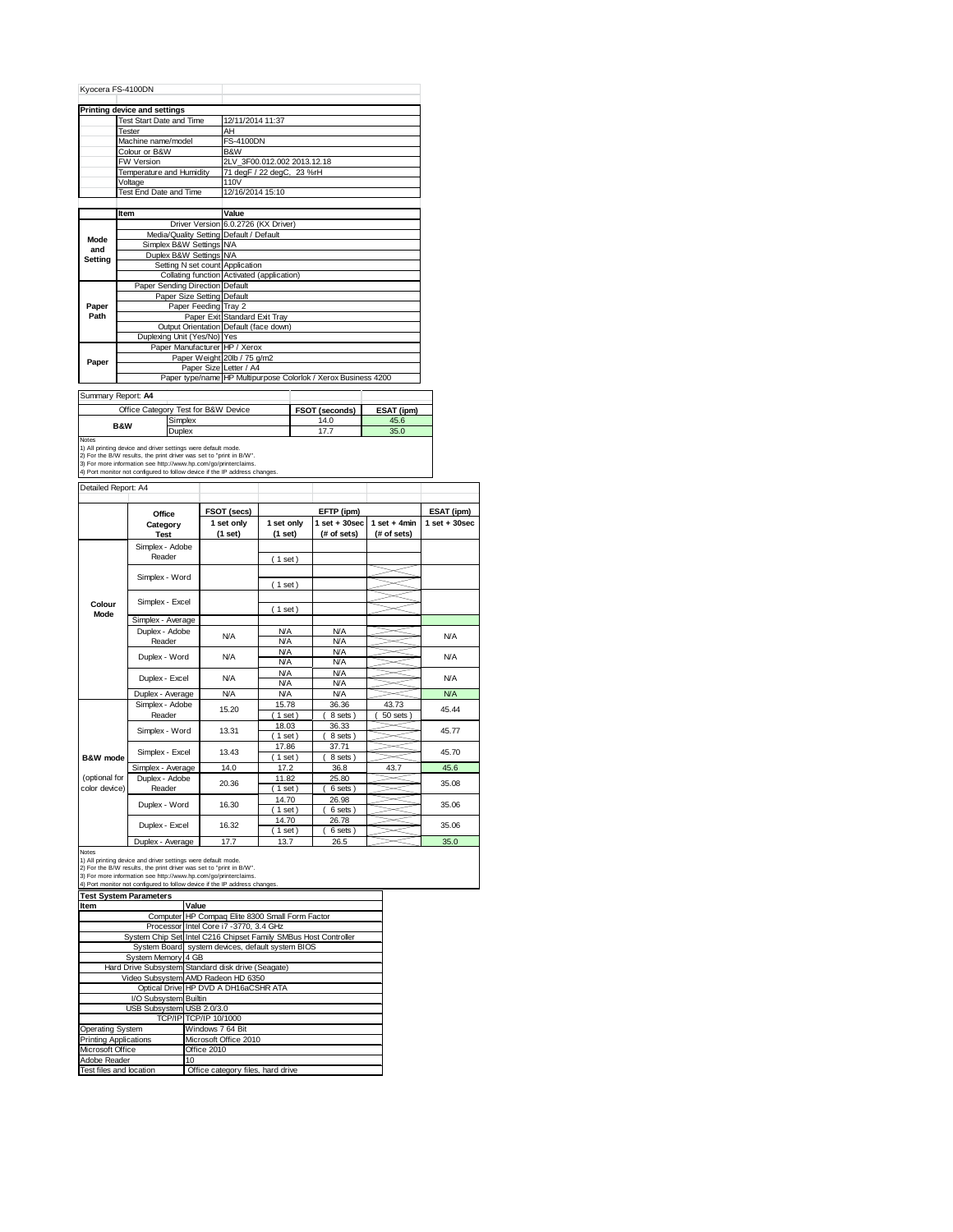# **ISO/IEC 17629 First Print Out Time Report: Office Category Full Detailed Test Report ‐ LETTER**

| Kyocera FS-4100DN |                              |                                |  |  |
|-------------------|------------------------------|--------------------------------|--|--|
|                   | Printing device and settings |                                |  |  |
|                   | Test Start Date and Time     | 12/11/2014 11:37               |  |  |
|                   | Tester                       | AH                             |  |  |
|                   | Machine name/model           | <b>FS-4100DN</b>               |  |  |
|                   | Colour or B&W                | B&W                            |  |  |
|                   | Configuration (options)      | Default                        |  |  |
|                   | Controller                   | Not Specified                  |  |  |
|                   | Printing device page count   | 3449                           |  |  |
|                   | Printing supplies page count | Not Specified                  |  |  |
|                   | Temperature and Humidity     | 71 degF / 22 degC, 34 %rH      |  |  |
|                   | Voltage                      | 110V                           |  |  |
|                   | Test End Date and Time       | 1/27/2015 16:16                |  |  |
|                   |                              |                                |  |  |
|                   | Item                         | Value                          |  |  |
| Mode              | PDL and driver version       | default                        |  |  |
| and               | Print Quality mode           | default                        |  |  |
| Setting           | <b>B&amp;W</b> settings      | default                        |  |  |
|                   | Paper feed orientation       | <b>Short Edge</b>              |  |  |
| Paper             | Paper type setting           | default                        |  |  |
|                   | Paper feeding                | Standard cassette              |  |  |
|                   | Paper exit                   | Standard exit tray             |  |  |
| Paper Path        | Output orientation           | default (face up or face down) |  |  |
|                   | Duplexing unit               | Short Edge                     |  |  |

#### **ISO First Page Out Time Summary Report: Office Category**

| --                     |         |                           | -<br>- |
|------------------------|---------|---------------------------|--------|
| Summary Report: Letter |         |                           |        |
|                        |         | FPOT from Ready (seconds) |        |
| <b>B&amp;W</b>         | Simplex | 9.1                       |        |
|                        | Duplex  | 13.7                      |        |
| Notes                  |         |                           |        |

Notes<br>1) All printing device and driver settings were default mode.<br>2) For the BAV results, the print driver was set to "print in BAW".<br>3) For more information see http://www.hp.com/go/printerclaims.<br>4) Port monitor not co

| ISO First Page Out Time Report: Office Category |                           |                   |                    |                              |                      |                   |  |  |
|-------------------------------------------------|---------------------------|-------------------|--------------------|------------------------------|----------------------|-------------------|--|--|
|                                                 |                           |                   |                    |                              |                      |                   |  |  |
| <b>Detailed Report: LETTER</b>                  |                           |                   |                    |                              |                      |                   |  |  |
|                                                 |                           | Word<br>(seconds) | Excel<br>(seconds) | Adobe<br>Reader<br>(seconds) | Average<br>(seconds) | <b>Delay Time</b> |  |  |
|                                                 | FPOT from Ready - Simplex |                   |                    |                              |                      |                   |  |  |
|                                                 | FPOT from Ready - Duplex  |                   |                    |                              |                      |                   |  |  |
| <b>Color Mode</b>                               | FPOT from Sleep - Simplex |                   |                    |                              |                      |                   |  |  |
|                                                 | Recovery Time             |                   |                    |                              |                      |                   |  |  |
|                                                 | FPOT from Off - Simplex   |                   |                    |                              |                      |                   |  |  |
|                                                 | Warm-up Time              |                   |                    |                              |                      |                   |  |  |
|                                                 | FPOT from Ready - Simplex | 8.43              | 8.48               | 10.45                        | 9.11                 | 50 Seconds        |  |  |
|                                                 | FPOT from Ready - Duplex  | 13.12             | 12.91              | 15.03                        | 13.69                | 50 Seconds        |  |  |
| <b>B&amp;W Mode</b>                             | FPOT from Sleep - Simplex |                   |                    | 28.72                        |                      |                   |  |  |
|                                                 | Recovery Time             |                   |                    | 18.3                         |                      |                   |  |  |
|                                                 | FPOT from Off - Simplex   |                   |                    | 81.20                        |                      |                   |  |  |
|                                                 | Warm-up Time              |                   |                    | 70.75                        |                      |                   |  |  |

Notes<br>1) All printing device and driver settings were default mode.<br>2) For the B/W results, the print driver was set to "print in B/W".<br>3) For more information see http://www.hp.com/go/printerclaims.<br>4) Port monitor not co

|                                  | <b>Test System Parameters</b> |                                                       |  |  |  |
|----------------------------------|-------------------------------|-------------------------------------------------------|--|--|--|
|                                  | Item                          | Value                                                 |  |  |  |
|                                  | Computer                      | HP Compaq Elite 8300 Small Form Factor                |  |  |  |
|                                  | Processor                     | Intel Core i7 -3770, 3.4 GHz                          |  |  |  |
|                                  | System Chip Set               | Intel C216 Chipset Family SMBus Host Controller       |  |  |  |
|                                  | <b>System Board</b>           | system devices, default system BIOS                   |  |  |  |
| Test                             | <b>System Memory</b>          | 4 GB                                                  |  |  |  |
| System                           | Hard Drive Subsystem          | Standard disk drive (Seagate)                         |  |  |  |
|                                  | Video Subsystem               | AMD Radeon HD 6350                                    |  |  |  |
|                                  | Optical Drive                 | HP DVD A DH16aCSHR ATA                                |  |  |  |
|                                  | I/O Subsystem                 | <b>Builtin</b>                                        |  |  |  |
|                                  | <b>USB Subsystem</b>          | USB 2.0/3.0                                           |  |  |  |
| Printina<br>Device<br>Connection | TCP/IP                        | 10/1000                                               |  |  |  |
|                                  | <b>Operating System</b>       | Windows 7 Business/Ultimate, 64 bit, Build 7601, SP 1 |  |  |  |
|                                  |                               | Microsoft Office 2010 SP2                             |  |  |  |
| Software                         | <b>Printing Applications</b>  | Adobe Reader 10.1.4                                   |  |  |  |
|                                  | <b>Print Driver</b>           | 6.0.2726 (KX Driver)                                  |  |  |  |
|                                  | Test files and location       | Office category files, hard drive                     |  |  |  |